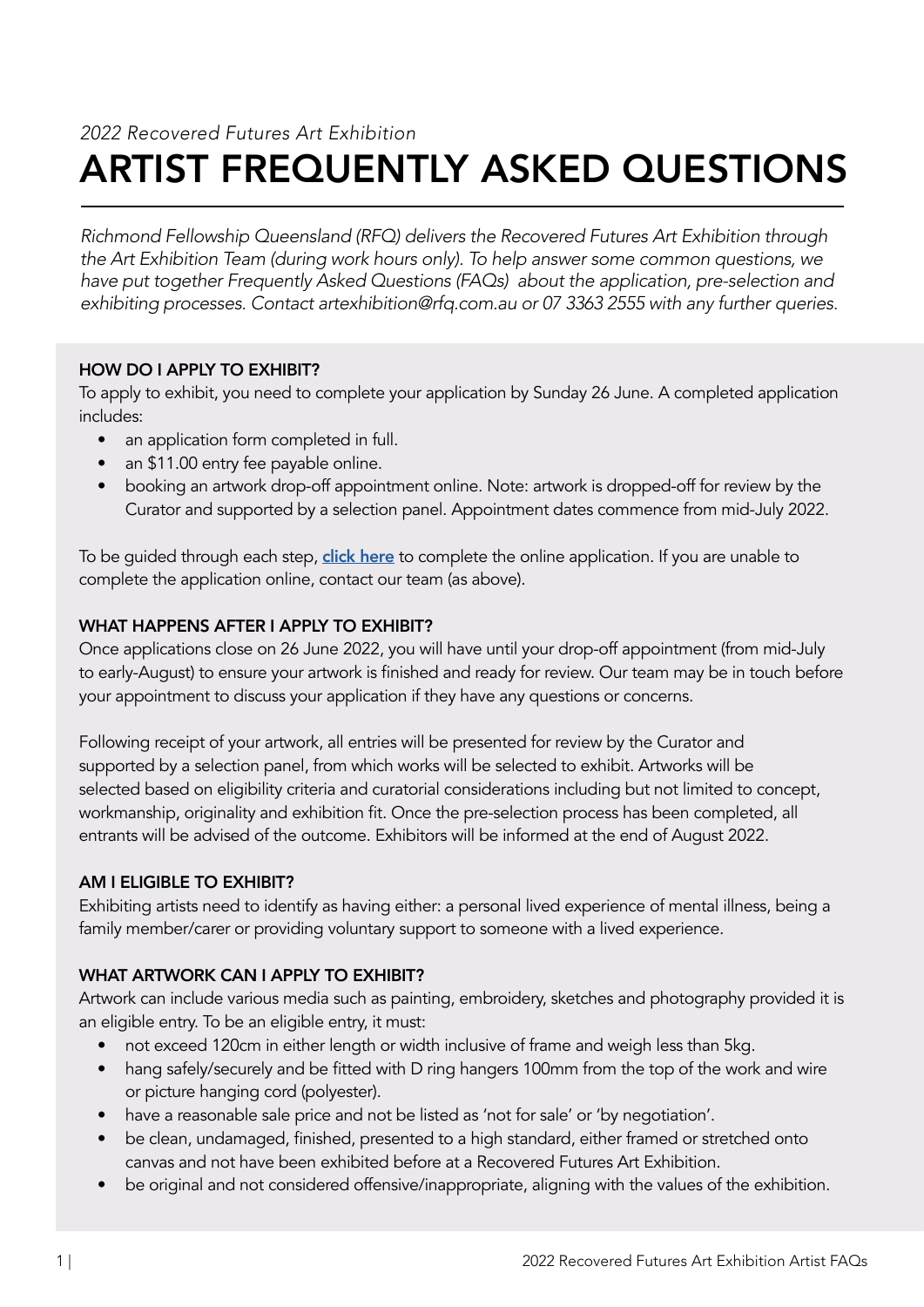## HOW MANY ARTWORKS CAN I APPLY TO EXHIBIT?

You can apply to exhibit up to two artworks in your application.

#### I AM NEGOTIABLE ON PRICE - CAN I LIST THE PRICE AS 'BY NEGOTIATION'?

No. All artworks must have a reasonable sale price.

#### I DON'T WANT TO SELL MY ARTWORK. CAN I STILL EXHIBIT?

No. All artworks must have a reasonable sale price.

#### I NEED HELP COMPLETING THE APPLICATION. WHO CAN HELP ME?

For assistance completing the online application or if you are unable to complete this online, please contact our Art Exhibition Team at artexhibition@rfq.com.au or 07 3363 2555 before Friday 24 June.

## SHOULD I INCLUDE A PHOTO OF MY ARTWORK WITH MY APPLICATION?

If you are concerned your artwork may not be an eligible entry or a suitable fit, you can choose to include a photo with your application. Ensure you contact us at artexhibition@rfq.com.au or 07 3363 2555.

#### HOW MUCH DOES IT COST TO EXHIBIT?

An \$11.00 entry fee is payable online. This is completed as part of the online application form. If you are unable to pay online, please call us on 07 3363 2555 before Friday 24 June to discuss alternative arrangements.

## I WOULD LIKE SOMEONE ELSE TO BE THE CONTACT PERSON FOR MY APPLICATION TO EXHIBIT. IS THIS OK?

Yes. We understand that some artists wish to have a support person, carer, art group coordinator or someone else be the contact person for their application. If this applies to you, ensure you include their name and contact details under 'Alternate Contact' on your application form.

#### I WOULD LIKE SOMEONE ELSE TO DELIVER MY ARTWORK, IS THIS OKAY?

Yes. As long as your artwork is delivered at your booked artwork drop-off appointment, this is fine.

## I AM PART OF AN ART GROUP WITH MULTIPLE ARTISTS WISHING TO EXHIBIT. DO THEY EACH HAVE TO COMPLETE AN APPLICATION?

All artwork is assessed on its individual merits including concept, workmanship, originality and exhibition fit. All artists wishing to exhibit must complete an individual application.

Note: if you are delivering artwork for multiple artists, please contact our team to book an extended drop-off appointment.

#### WHEN AND WHERE IS THE EXHIBITION?

Artwork selected for the 2022 Recovered Futures Art Exhibition will be showcased from Saturday 8 to Thursday 13 October in Brisbane City Hall and King George Square and then online until 30 October. Sales will conclude Sunday 30 October.

#### WHAT IS THE RECOVERED FUTURES ONLINE SHOP?

The online shop showcases artwork selected for the exhibition. It provides a platform to preview the artwork and sell artwork following the in-person exhibition until 30 October. [Click here](https://recoveredfuturesshop.rfq.com.au/) to visit the online shop.